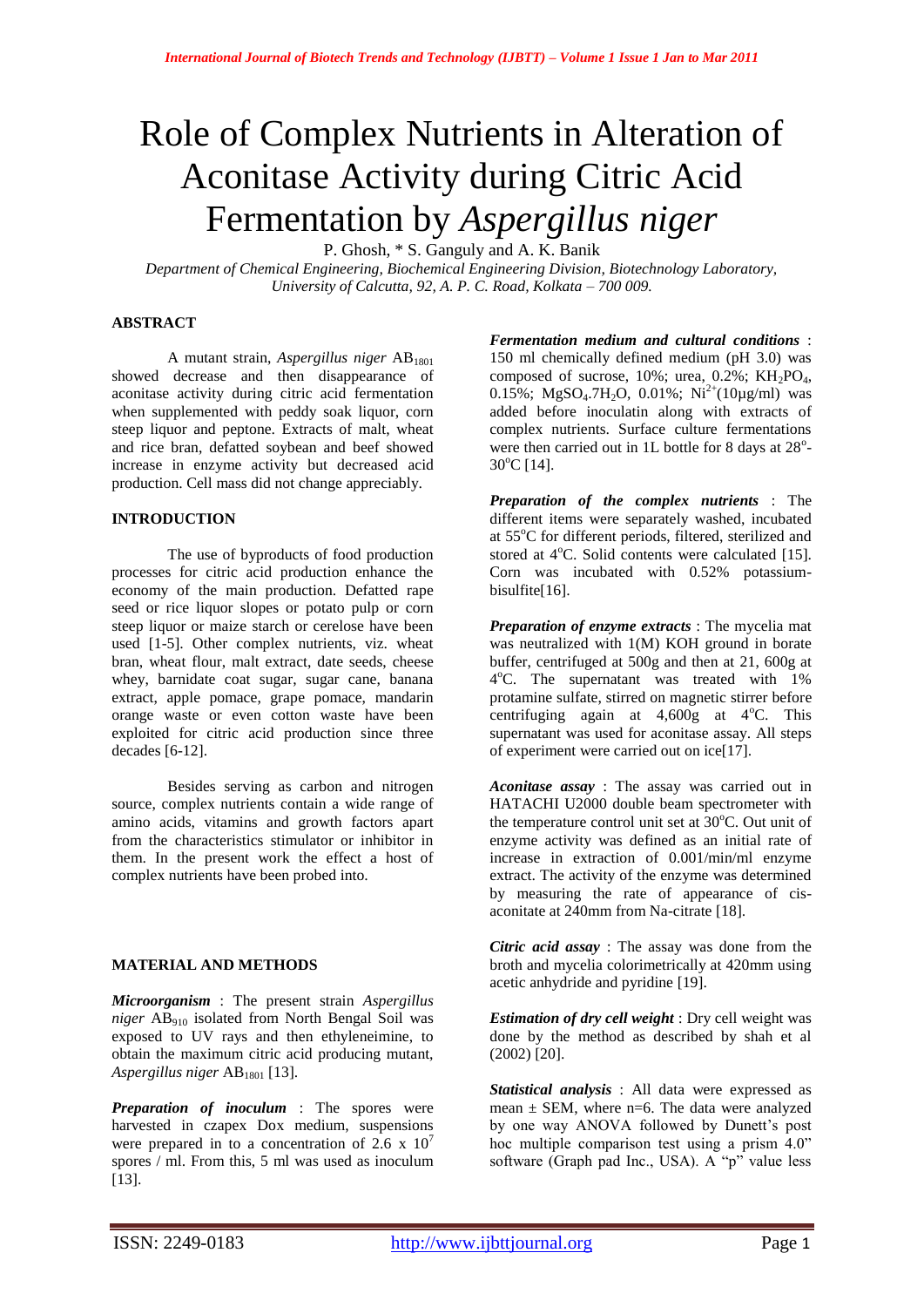than 0.05 was considered significant and less than 0.01 as a highly significant.

### **RESULTS AND DISCUSSION**

From fig. 1, it is evident that corn steep liquor at 0.01%-0.02% (solid content, 5.1%) concentration, increases citric acid production by 25%. Cell mass was fairly steady. No aconitase activity was observed then. Fig. 2 shows 12.5% increase in fermentation with 0.2% paddy soak liquor (solid content, 1.4%). Aconitase activity was absent then. Fig. 3 depicts that peptone at 0.03% - 0.5% concentration enhanced citric acid production. Enzyme activity and cell weight varied as before. Besides, the effect of extracts of malt, beef, defatted soybean, rice and effect of extracts of malt, beef, defatted soybean, rice and wheat bran were also performed, but no stimulatory effect was obtained. Usually, in such fermentations, the complex nutrients serve as carbon source to enhance the economic efficiency, but presently sucrose has been added and the effect of other factors in the nutrient has been assessed. All the nutrients contain mixtures of different amino acids, vitamins and growth factors. Yet not all complex nutrients are conductive to fermentation [21,22].

This may be attributed to the fact that *A. niger*  $AB_{1801}$  is auxoheterotroplric for the specific amino acids and vitamins present in peptone or paddy soak liquor or corn steep liquor [23]. Mixtures of definite amino acids is generally reported to be superior to any individual amino acid probably favourable combinations are present in these nutrients [24]. The growth factors in them may accelerate the process. Grover (1964) recorded substantial increase in hyphal output of *A. flavum* on a mixture of amino acids [25]. Experiments with different amino acids and vitamins revealed substantial output with dl-valine, l-serine, lhistidine, l-lysine (yet unpublished). But amino acids and vitamins other than these are also present in corn steep liquor, paddy or peptone [25]. Again, these are also present in other complex nutrients which failed to show positive results. Over and above all, these components are permeable and easily utilizable by *A. niger* AB1801 [27]. It may also by that sudden substrate dilution induces a higher rate of production [28].

Malt extract was absolutely inhibitory to fermentation, where as wheat bran extract was unsuitable at higher concentrations. Rice bran extract was defatted soybean meal gradually antagonized fermentation at higher concentrations. Probably there is some ingredient in these complex mixtures. Which directly inhibits fermentation or indirectly inhibits utilization of some major components in the media [29].

Aconitase activity varies inversely with citric acid production. Aconitase is responsible for furthering the steps of citric acid cycle, using it as the substrate. The lower its substrate availability is decreased in the mitochondria, when its accumulation in the organellae exceeds a critical level [30]. Aconitase here probably shows end product allosteric inhibition [31].

#### **ACKNOWLEDGEMENT**

Thanks are due to the university grants commission for financial support.

#### **REFERENCE**

- (1) Oh, M. J. and Park, Y. J., Hansuk Sikpum Kwahakhoe Chi 1973, 5(4), 215-223.
- (2) Takahashi, M. and Hokkaido, R., Kogafo Shikenjo Hokaku 1969, 49,55.
- (3) Fried, J. H., in chemical Abstract, Vol 76, No 11, Abstract No. 57745 (1972).
- (4) Zhu, H. Z., Hon, QF., Yang, Y. F., Zheng, A. M., Wang, G. Z., Xiao, M. F., Wei Sheng Wu Hsueh Pao 1981, 21(3), 363-366.
- (5) Chang, L. Y., Tsay., San, S. K., Hsuch Fa Chan Yuch Kan 1984, 11(12-13), 1582-1584.
- (6) Shankaranand, V. S., Lonsane, B. K., Chem. Mikrobiol. Technol. Lebensm 1992, 14(1) 33-39.
- (7) Takami, W. Japan 7009, 830 (Cl, 36D24) 22 Jul (1970).
- (8) Abou, Z., Abou, Z. A., Baghlaf, A. O., Khan, J. A. and Makhashin, S. S., Agric. Wastes 1983, 8(3), 131-142.
- (9) A Bou, Z. Khoja, A. A. & Samiv, M. Zentralbl Mikrobiol 1993, 148(3), 213-221.
- (10) Lakshminarayan, K., Chandhury K., Ethiraj, S. & Tauro, P., Biotechnol Bioeng 1975, 17(2), 291-293.
- (11) Sassi, G., Ruggeri, B., Specchia, V. & Gianetto, A., Bioresour, Technol 1991, 37(3), 25-69.
- (12) Kiel, H., Guvrin, R. & Henis, X., Appl. Environ, Mikrobiol 1981, 42(1), 1-4.
- (13) Ghosh, P. and Banik, A. K., Acta Microbiol. Pol 1998, 47(3), 253-260.
- (14) Majumder, S. K. and Bose, S. K., J. Bact 1960. 79, 564- 566.
- (15) Fescher. And Mantmollin, D. Helv. Chem. Acta 1951, 34, 1967.
- (16) Matsuchuma, M., J. Ferment. Tech 1953, 31, 389.
- (17) Nauze, J. M. L., J. Gen. Microbiol 1966, 14, 73.
- 
- (18) Racker, E., Biochem Biophys. Acta 1950, 4, 211-216. Marrier, J. R. and Boulet, M., J. Dairy. Sci 1958, 41, 1683-1687.
- (20) Shah A. H., Hameed, A., Ahmad, S. and Khan, G. M., On line J. Biol. Sci 2002, 2(3), 151-156.
- (21) Bilgrami, K. S. and Verma, R. N., In Physiology of Fungi. Vikas Publishing House Pvt. Ltd., pp 17-19 (1981).
- (22) Tandon, R. N. and Chaturvedi, C., Phytopathol. Z 1962, 45(3) 237-242.
- (23) Vallee, B. L. and Auld, D. S., Biochem 1990, 29, 5647- 5650.
- (24) Dunn, E. and Pateman, J. A., Heredily 1972, 24, 129.
- (25) Grover, R. K. and chona, B. L., New Phytol 1964, 63, 12-20.
- (26) Legisa, M., Gradisnik, G. M., Appl. Environ. Microbiol 1995, 61(7), 2732-2737.
- (27) Lingappa, B.T. and Lockwood J. C., J. Gen. Microbiol 1961, 26, 473-485.
- (28) Killareal, M. E. I. and Ruiz, H. J., J. Bac 1962, 98, 552- 555.
- (29) Harvey R. J. and Collins E. B., J. Bac 1962, 83, 1005- 1007.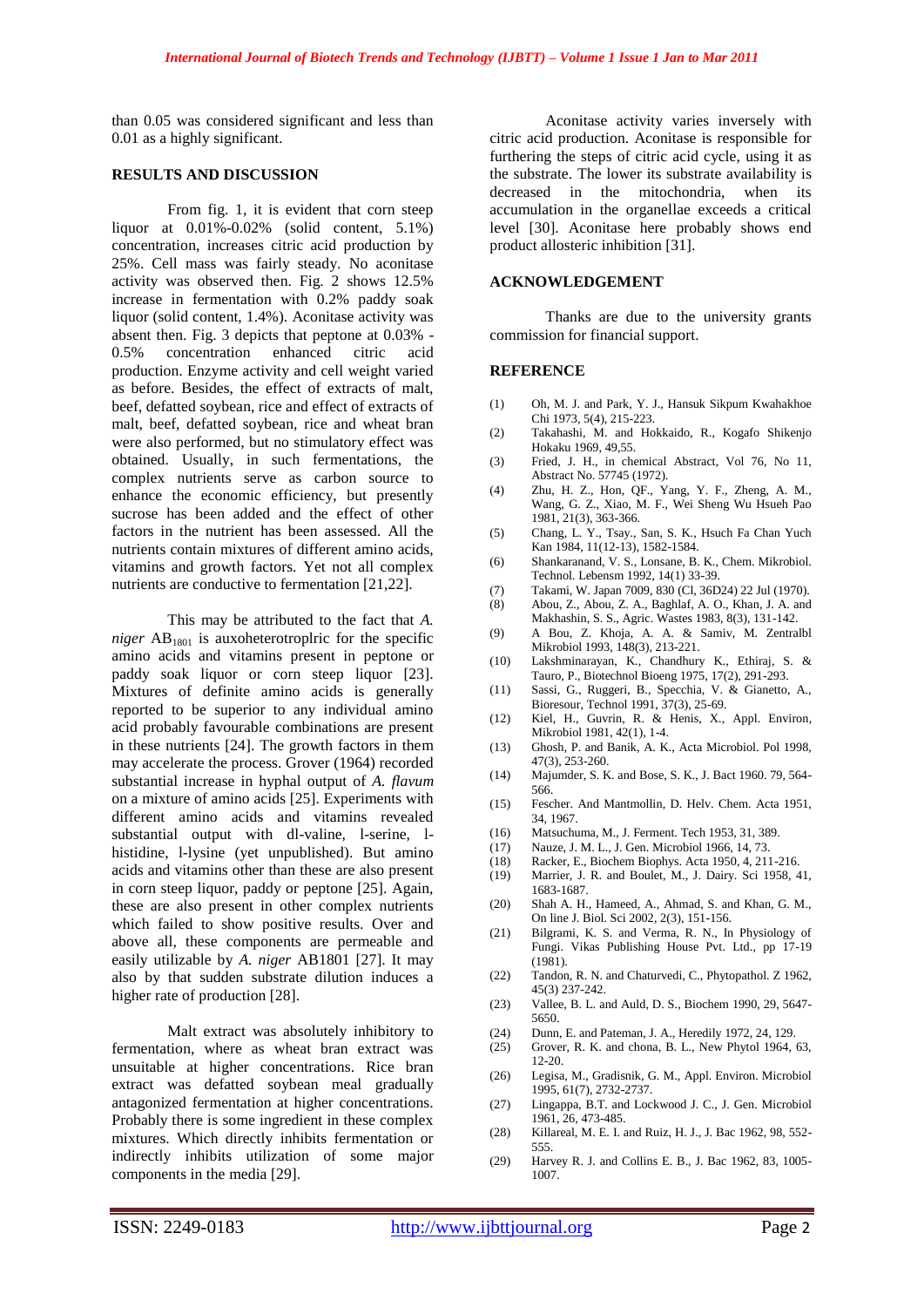- (30) Jackson, R. K. In Ecology of Soil Borne Plant Pathogens Prelude to Biological Control, Baker, K. F. and Synder, W. C(eds), University of California Press, Berkeby, Los angeles, California, pp 363-373 (1964).
- (31) Schopfer, W. H. In Physiology of Fungi, Bilgrami, K. S. and verma, N. N(eds), Vikas Publishing House Ltd. Pp. 275 (1981).



**Fig. 1. Effect of varying cornsteep liquor concentration on citric acid fermentation by** *Aspergillus niger*  **AB1801.**

(Values were expressed as mean  $\pm$  SEM; where n-6; "O" stands for control. \*p <0.05, \*\*p < 0.01 when compared to control).



**Fig. 2. Effect of varying concentration of paddy soak liquor on citric acid fermentation by** *Aspergillus niger* **AB1801.**